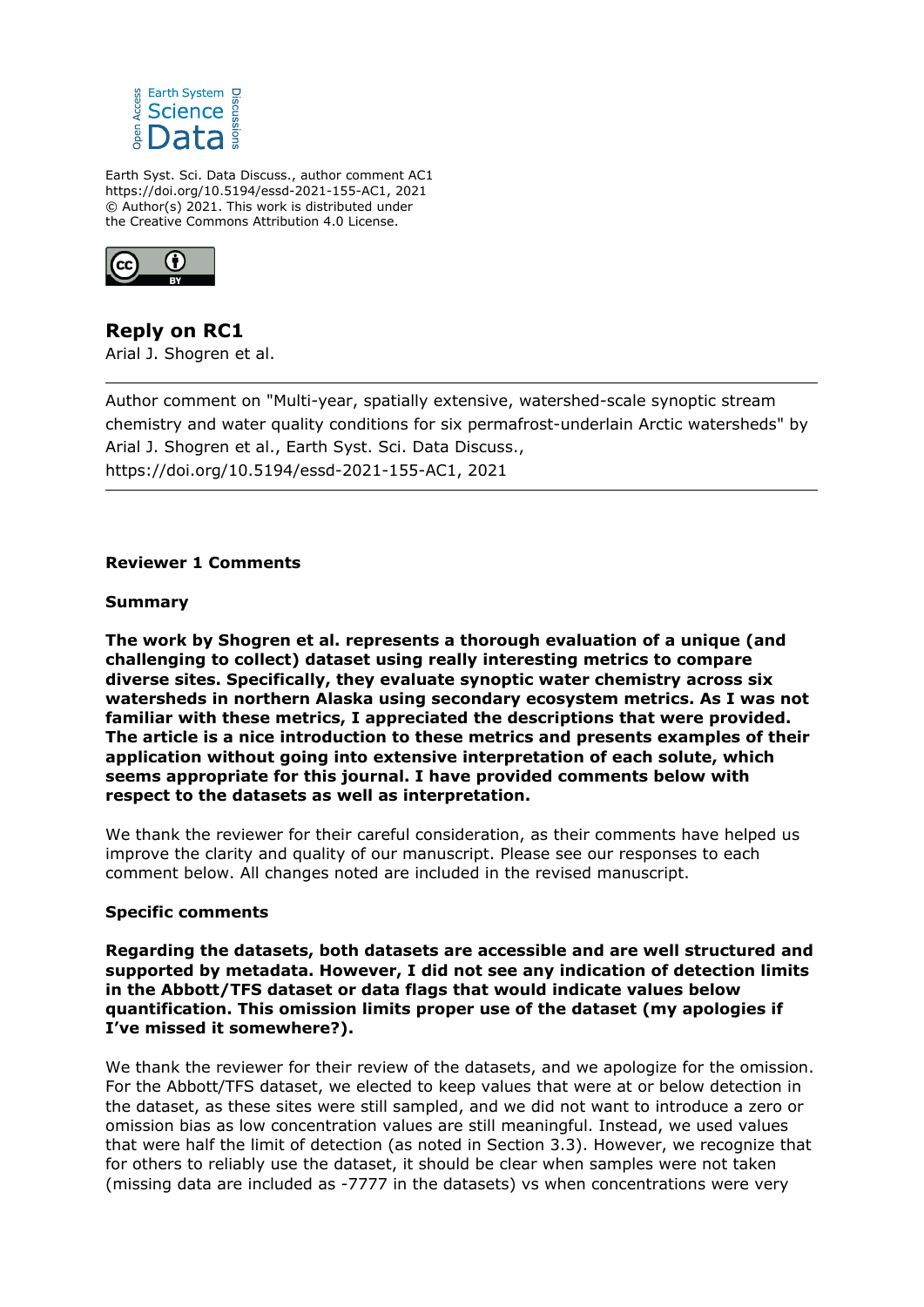low. We have added the detection limits for each constituent as a column in Table 3, which allow clearer identification of values that are at or below detection. Further, we plan to resubmit a correction to the dataset so that below detection values are more clearly distinguished.

#### **An underlying assumption of the secondary ecosystem metrics is that measurements at the outlet conservatively integrate measurements of the subcatchments. Given that these solutes may not behave conservatively in the streams, can you speak to how in-stream processes might affect the metrics being used here?**

The reviewer is correct that the subcatchment leverage estimation is effectively normalized to the pre-determined catchment outlet, such that the outlet leverage is effectively 0. However, the metric does not assume that the integration of the metrics is conservative; rather, the metric itself represents the spatially distributed mass balance for each element relative to the outflow, which allows the estimation (though not direct identification) of net biological/physical processes that retain or produce materials in terms of their net export as they are transported and transformed towards the watershed outlet. In other words, while the values of leverage are dynamic (i.e., they can change depending on the placement of the watershed outlet) and do not identify removal/production mechanisms, the values do indicate whether material is removed or produced at the catchment scale. We have made this clearer in the main text:

First, we can investigate whole watershed ("net") behaviour by calculating the mean leverage and examining the distribution of values with boxplots (as in Figures 6 and 7). As a more specific example, mean  $NO_3^-$  leverage within the Kuparuk watershed (Figure 6D, second row) were consistently above zero (note the reversed axis), revealing strong removal or retention before it reached the watershed outlet, which is consistent with high biotic N demand. Within this same watershed, DOC leverage values were often at or just above the zero line (Figure 6D, first row), representing primarily conservative transport of DOC (i.e., no net production or uptake). Within the lake-influenced Oksrukuyik watershed, NO<sub>3</sub> leverage values were more variable (i.e., leverage above/below zero-line; Figure 6E, second row), implying a combination of removal and production mechanisms acting across the watershed network. When visualized as "net" behaviour, the watershed and seasondependent directionality of net leverage patterns are congruent with emerging evidence that landscape template exerts strong control on biogeochemical signals in Arctic rivers (Vonk et al., 2019; Tank et al., 2020; Shogren et al., 2021). As a compliment to the first approach, we can additionally examine individual subcatchment leverage values to reveal the effect of each contribution on what we observe at the watershed outlet. This can be interpreted similarly to statistical leverage, where one or more points may exert high influence on a linear regression.

To add further clarification, it is still an open scientific question of how subcatchment leverage translates to instream/terrestrial/combined processes; currently, leverage values simply indicate "net" material production/removal, where we are not yet able to clearly link biological and/or physical mechanisms to the direction or value of the leverage estimates. We note that this is work that we are actively pursuing within these watersheds and hope to have further clarity on this point in the coming years.

### **It is important to distinguish between nominally dissolved Fe (< 0.7 um) from the TFS sites and total Fe (unfiltered) from the NPS/USGS sites. Is there any information on how these values compare?**

We thank the reviewer for this point. While we are not able to compare values within or across the TFS and NPS/USGS watersheds, we will address this comment by distinguishing the Fe values in the figure captions (Figs. 5, 7, 8, and 9), and throughout the main text.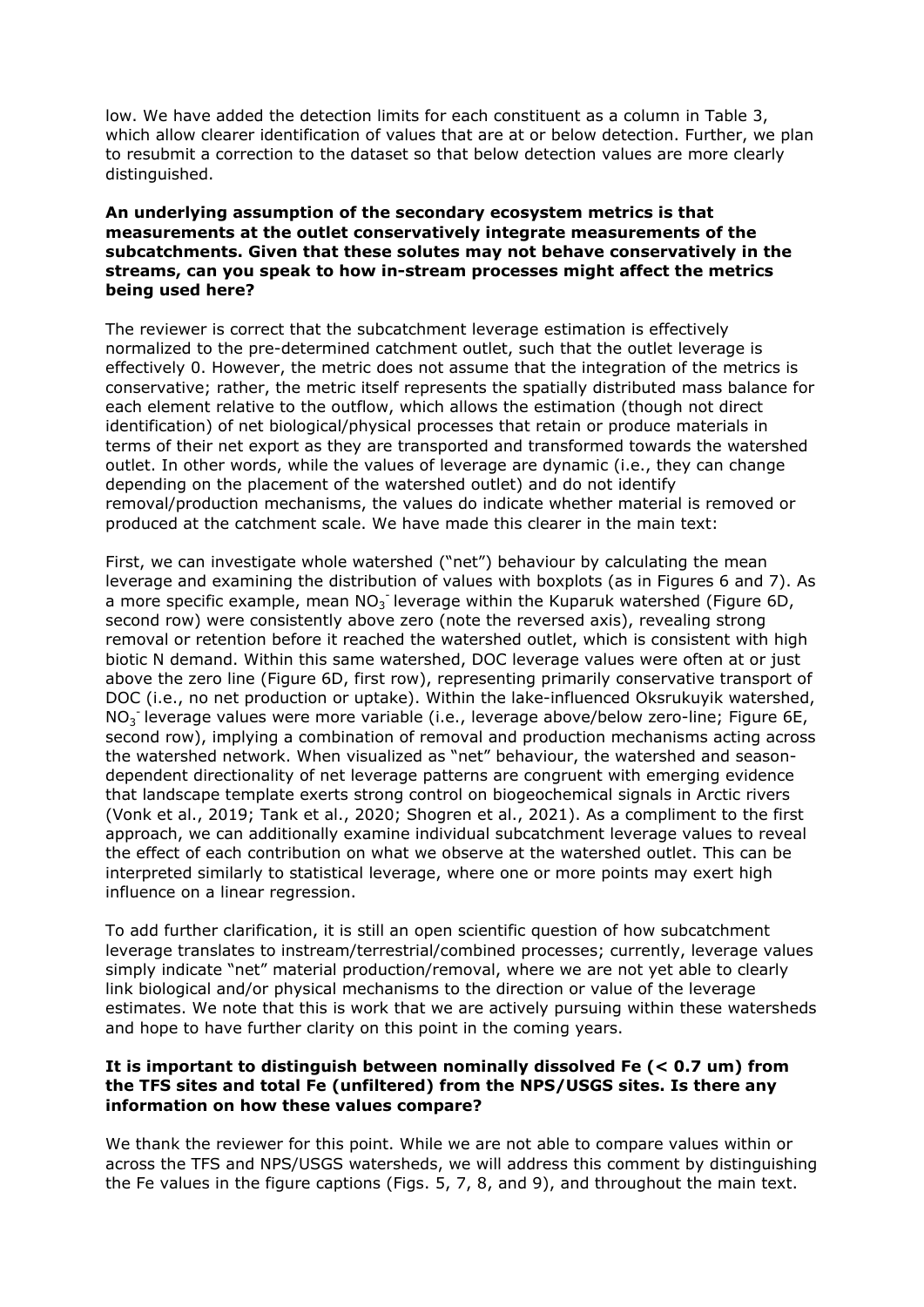**I'm unclear on the interpretation of subcatchment leverage. It is described as how subcatchments produce or remove solutes relative to what is measured at the outlet. As such, should the average across subcatchments (e.g., Figures 6 and 7) equal zero, where production and removal are balanced? If these values are not zero, does that indicate that the watershed was not fully captured?**

This is an excellent question. The subcatchment leverage approach essentially represents a distributed mass-balance, which can be used to (1) identify subcatchments exerting strong influence on material fluxes and/or (2) depict net patterns of the entire network. In the case of "net" ecosystem behavior (Figs. 6 and 7), the later interpretation applies. When values are not equal to zero in these figures, in general, many subcatchments are removing/retaining or producing/exporting material relative to the concentrations observed at the watershed outlet. When presented as a bar graph (Figure 7), this can help depict the general direction of solute behavior within a watershed. As a more specific example, in Figure 6D, leverage values for nitrate within the Kuparuk watershed show a bar that is generally far under the zero line, suggesting strong removal of these solutes before they reach the catchment outlet, potentially indicative of strong biotic demand. In this same watershed, leverage values for DOC are at or slightly above the zero line, representing a uniform "leaky" behavior consistent with landscape availability in tundra landscapes with high organic matter.

To clarify this point, we have added the following text to Section 3.4: First, we can investigate whole watershed ("net") behaviour by calculating the mean leverage and examining the distribution of values with boxplots (as in Figures 6 and 7). As a more specific example, mean  $NO_3^-$  leverage within the Kuparuk watershed (Figure 6D, second row) were consistently above zero (note the reversed axis), revealing strong removal or retention before it reached the watershed outlet, which is consistent with high biotic N demand. Within this same watershed, DOC leverage values were often at or just above the zero line (Figure 6D, first row), representing primarily conservative transport of DOC (i.e., no net production or uptake). Within the lake-influenced Oksrukuyik watershed,  $NO<sub>3</sub>$  leverage values were more variable (i.e., leverage above/below zero-line; Figure 6E, second row), implying a combination of removal and production mechanisms acting across the watershed network. When visualized as "net" behaviour, the watershed and seasondependent directionality of net leverage patterns are congruent with emerging evidence that landscape template exerts strong control on biogeochemical signals in Arctic rivers (Vonk et al., 2019; Tank et al., 2020; Shogren et al., 2021). As a compliment to the first approach, we can additionally examine individual subcatchment leverage values to reveal the effect of each contribution on what we observe at the watershed outlet. This can be interpreted similarly to statistical leverage, where one or more points may exert high influence on a linear regression.

### **I think my question is partially addressed by lines 363 – 365, but I could use some interpretation of that statement. That is, what does it mean in practice for landscape template to exert strong control on biogeochemical signals in Arctic rivers?**

Please see response to the previous comment.

#### **Using spatial stability as a metric to generate hypotheses about processes driving stability or instability is really intriguing!**

We greatly appreciate the reviewer's enthusiasm about the spatial stability metric. We are similarly excited by the ability to assess spatial patterns.

#### **Technical comments**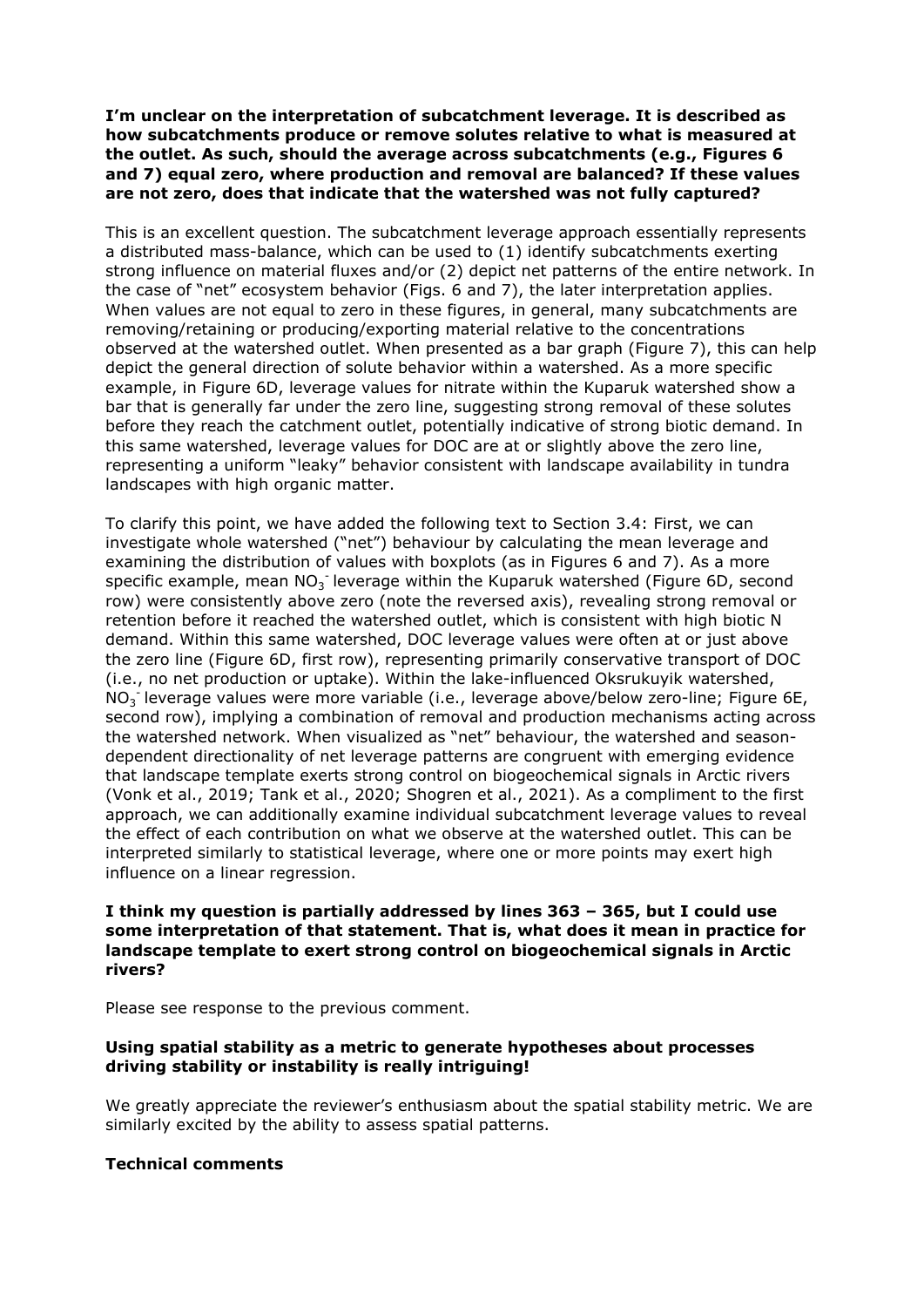**Line 299. Please quantitively define the "statistical collapse in variance of concentration". As I understand it, this was calculated as the difference between a subcatchment concentration, and the catchment mean divided by the catchment standard deviation. Would a collapse in variance indicate the catchment area at which the stream concentration is within the standard deviation of the catchment mean?**

We thank the reviewer for this comment. We refer to "statistical collapse" as the "breakpoint" or reduction in variance that is determined using a changepoint analysis in R using a Pruned Exact Linear Time (PELT) method. The PELT method detects changepoints by systematically minimizing a "cost" function over iterations of collapse locations (Kilick et al. 2011) and is commonly used to analyze changes in variance structure over time and space. We have added this citation to the text, and clarified the text as: Using concentrations plotted over watershed area, we used the 'changepoint' package in R (Killick and Eckley, 2014) to determine the collapse in variance of concentration across the whole watershed area. To determine the reduction in variance statistically, we used the pruned exact linear time (PELT) method, which compares differences in data points to determine statistical breakpoints (Abbott et al., 2018; Shogren et al., 2019).

# **Line 313. Should this be that sigma (not s) indicates standard deviation?**

This is now corrected

# **Line 378. Says "sapling" instead of "sampling"**

Fixed

**Equation 1-2. Leverage is said to be expressed in terms of mass/volume/time, but doesn't volume cancel out of equation 1? E.g., mass/volume \* area/area \* (volume/time)/area = mass/area/time. Since % is used here, that specific equation should be used for equation 2 or placed as equation 3 (e.g., subcatchment leverage (%) = 100\*[(C<sup>s</sup> – Co) \* (As/Ao)]/Co).**

We thank the reviewer for finding this mistake! We have fixed Equation 2 as suggested.

## **Figure 4. Please define the boxplot metrics (for this and all figures). Why are the scales for Trevor Creek different? Ranges for DOC and SRP are comparable to ranges for the other watersheds.**

We have detailed the boxplot metrics for Figures 4, 5, 6, and 7.

We put the Trevor Creek data on different y-axes scales to better show the variability of concentrations within that watershed that was challenging to visualize on the same data ranges as the other watersheds. Trevor Creek has some of the lowest DOC and SRP and the greatest NO3 concentrations. We have chosen to keep the figure as-is.

## **Figure 5. Dissolved Si is present as an oxyanion in solution, not a cation. I suggest dissolved Si (or total Si) rather than Si4+here and elsewhere.**

Done

**Please also make y-axes consistent (e.g., 0.1, 1, 10, 100, 1000 or 10-2, 10-1, 10<sup>0</sup> , 10<sup>1</sup> , 10<sup>2</sup> , 10<sup>3</sup> ) rather than 1e+01 or such.**

Done